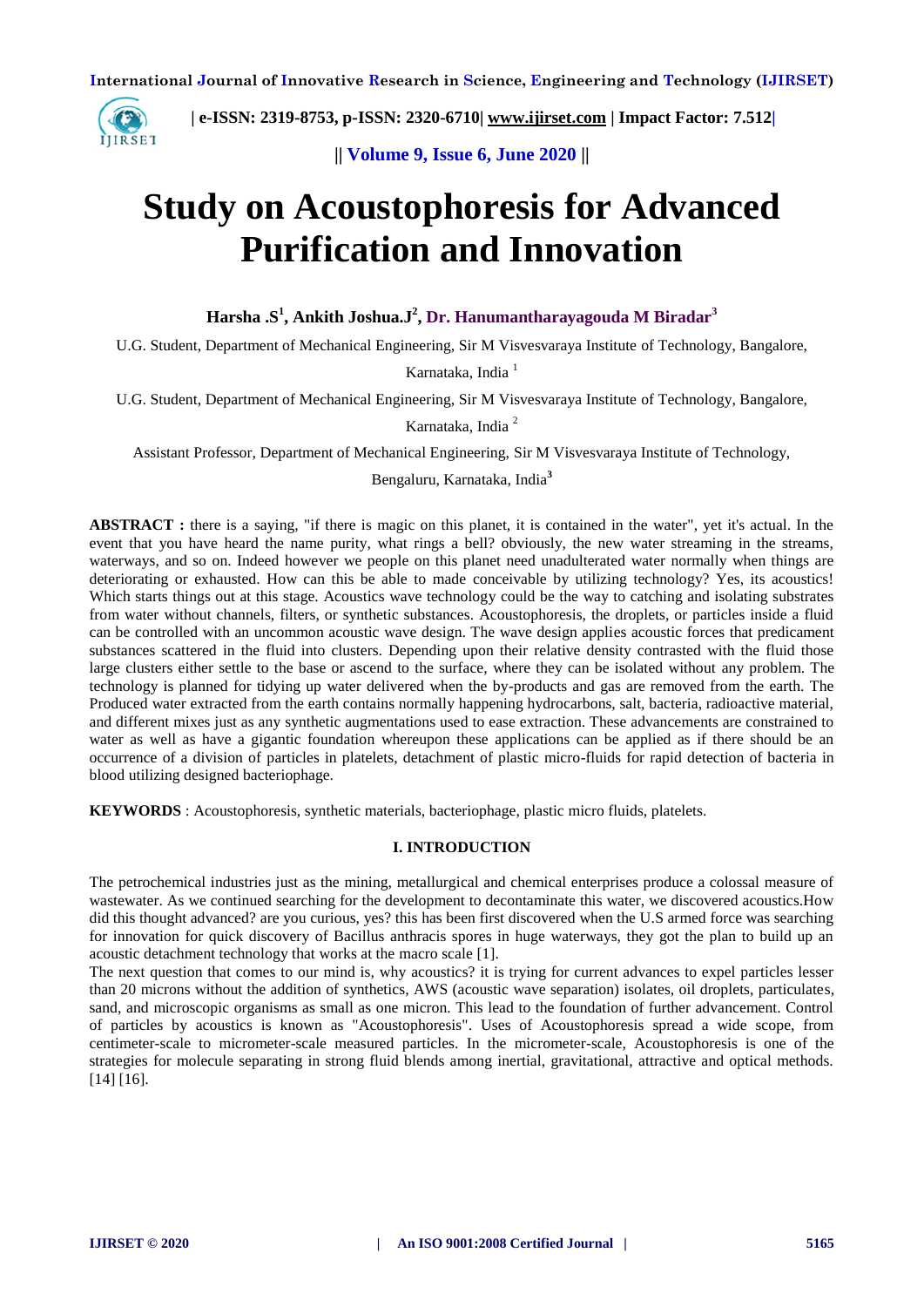

 **| e-ISSN: 2319-8753, p-ISSN: 2320-6710| [www.ijirset.com](http://www.ijirset.com/) | Impact Factor: 7.512|**

**|| Volume 9, Issue 6, June 2020 ||** 



Fig . 1 U.S model for water purification using ultrasound and acoustophoresis.

## **II. IDEAS IDENTIFIED WITH ACOUSTICS**

Acoustophoretic molecule centering is an advanced and extremely appealing strategy for expelling an assortment of articles from arrangements in a microfluidic channel. The procedure is relevant to health care applications (threatening cell expulsion), scholarly exploration (nanoparticle partition), mechanical applications (recovering of uncommon earth), and natural applications (sequestration of suspended solids). This innovation might be viewed as an exceptionally delicate procedure since it utilizes compel pressure pulses to move low volumes of liquids with no significant contact.

Before setting off to the applications, let's take a gander at a portion of the ideas identified with the acoustics.

A. Acoustic tweezers

Acoustic tweezers are utilized to control the position and development of little articles with sound waves. Carefully, just single-beam based design can be called acoustical tweezers. As a rule, the expansive idea of acoustical tweezers includes two arrangements of beams:

- single pillar,
- standing waves.

The innovation works by controlling the situation of acoustic weight nodes that attract articles to explicit areas of a standing acoustic field. The objective item should be extensively littler than the frequency of sound utilized, and the innovation is commonly used to control minute particles. these procedures don't require costly hardware or complex exploratory arrangements[3] [2].

B. Acoustic levitation

Acoustic levitation is a technique for suspending matter in the air against gravity utilizing acoustic radiation pressure from high power sound waves. Levitation is a promising technique for containerless handling of microchips and other little, fragile items in the industry. likewise, they may be also utilized for applications requiring exceptionally highimmaculateness materials or synthetic responses too thorough to even consider happening in a compartment. This technique is more diligently to control than others, for example, electromagnetic levitation yet has the upside of having the option to suspend nonconducting materials [4] [5].

#### **III.BACKGROUND**

There are incredible intrigue and requirement for water purification for developing nations. The total populace is around 6.7 billion individuals and is relied upon to be more than 8 billion by 2050. Generally, 1.1 billion individuals on the planet need access to safe drinking water. Accessible water sources can be tainted by pathogens. Generally, 2.2 million die every year from consumption of pathogen debased water, and 9500 kids die every day. The vast majority of the work announced in the writing for pathogen expulsion from water includes replaceable channel units. These units by and large comprise packed cartridges, channel membranes, or unique filter papers. Despite the fact that creatures more than 10 microns can be effectively caught by these procedures, Smaller life forms remembering bacterial spores for the size scope of 1 micron are commonly not caught with Sufficient productivity [15].

before going on to the theme, it is important to make reference to the idea of an acoustic standing wave. with the end goal that the standing wave is a unique sort of wave that can happen in a resonator. In a resonator superposition of the occurring and reflective wave happens, causing a standing wave. for a speedy understanding, one can get an easy picture of Rubens tube (standing wave flame)[6][12]



Fig. 2 Standing Wave with nodes and antinodes.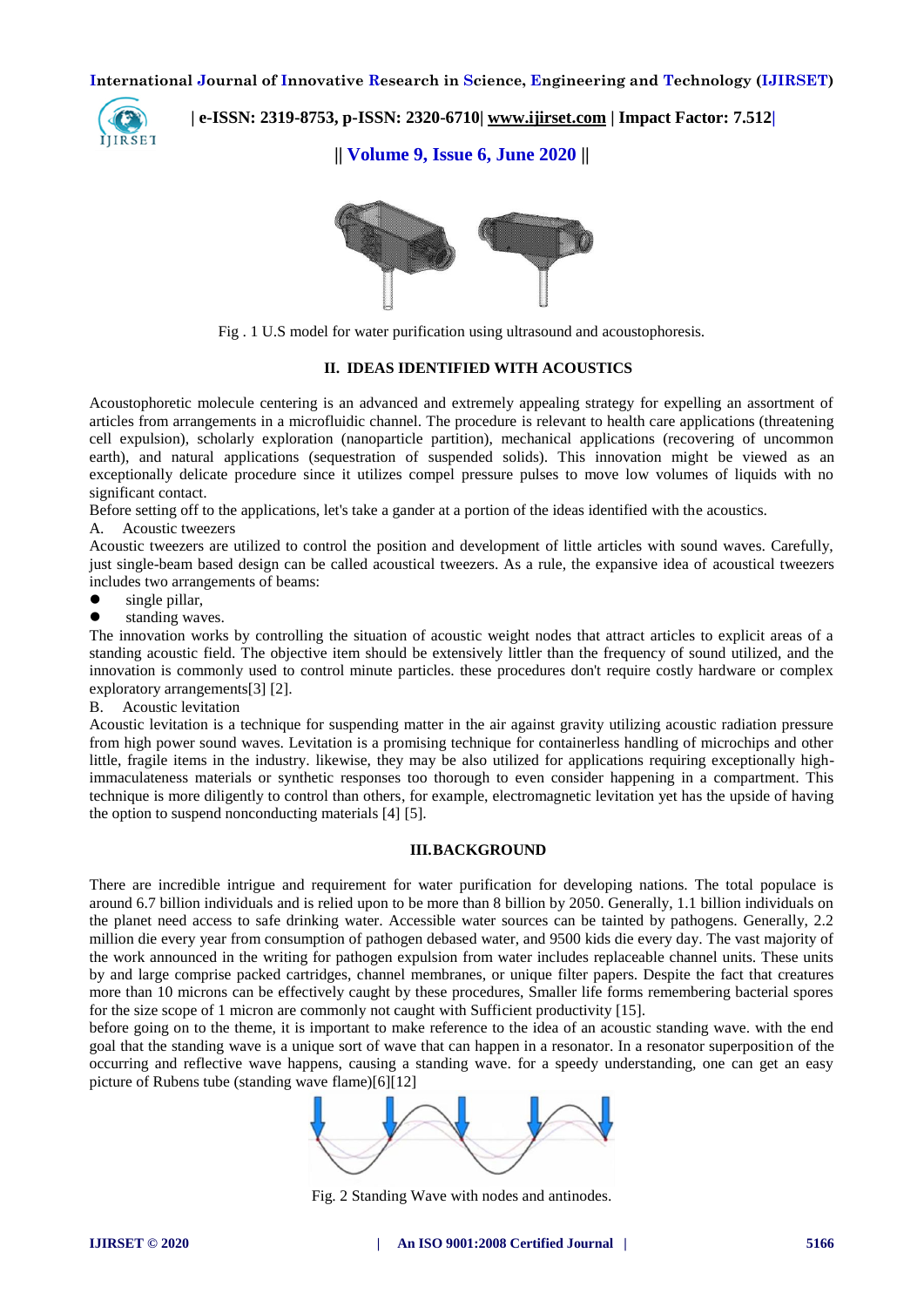

# **| e-ISSN: 2319-8753, p-ISSN: 2320-6710| [www.ijirset.com](http://www.ijirset.com/) | Impact Factor: 7.512|**

## **|| Volume 9, Issue 6, June 2020 ||**

#### **IV. ACOUSTIC WAVE SEPARATION**

To comprehend this idea of particle sifting, it is critical to know how the acoustic field influences particles. A body in this field encounters a power called acoustic radiation power. This new concept uses a design of ultrasonic waves in the megahertz range. The wave design applies acoustic powers that predicament substances scattered in the fluid into groups. Acoustic forces have been utilized widely for the partition of suspended micro-sized particles, from the medium or different particles, just as in trapping of particles. [7][10]

As a rule, these strategies use the pivotal primary radiation power (PRF) to move or trap particles in a ceaseless stream circumstance. Acoustic separation frameworks acknowledged by silicon micro-fabrication technology have likewise been utilized in various applications.[8] [9]. Micro-fabrication gives the exactness expected to manufacture the highfrequency resonators in which the acoustic standing wave forces are created. The benefits of acoustic detachment and separating frameworksare that they offer a consistent method of activity, and are moderately simple to run, and handle.



Fig. 3 (a) Water passing through the standing wave were particles form bands



Fig. 3 (b) Impurities in the water as when flows through the standing wave particle bands are formed

Ultrasonic standing waves (USW) are made by the superimposing of an occurrence wave, going from the acoustic transducer, and the reflected wave moving from the reflector. Suspended particles and beads experience the alleged essential acoustic forces that move particles towards the weight hubs or antinodes of the standing wave, contingent upon the material properties. When the particles and additionally the beads at that point, are moved together they structure groups and may total or blend. because of the expansion in fluid dynamic span, buoyancy forces can isolate the stages at a quicker pace of sedimentation and additionally creaming. Stage division of isolated particles and recuperation of miniaturized scale to millimeter fluid beads inside emulsions is critical in numerous food, organic, pharmaceutical, chemical, and petrochemical applications.[7] [13].



Fig. 4 Flo Design Sonics created AWS to clean water that rises to the top during gaseous petrol extraction by pressuredriven breaking (otherwise called fracking). The organization built up a test framework that can clean water streaming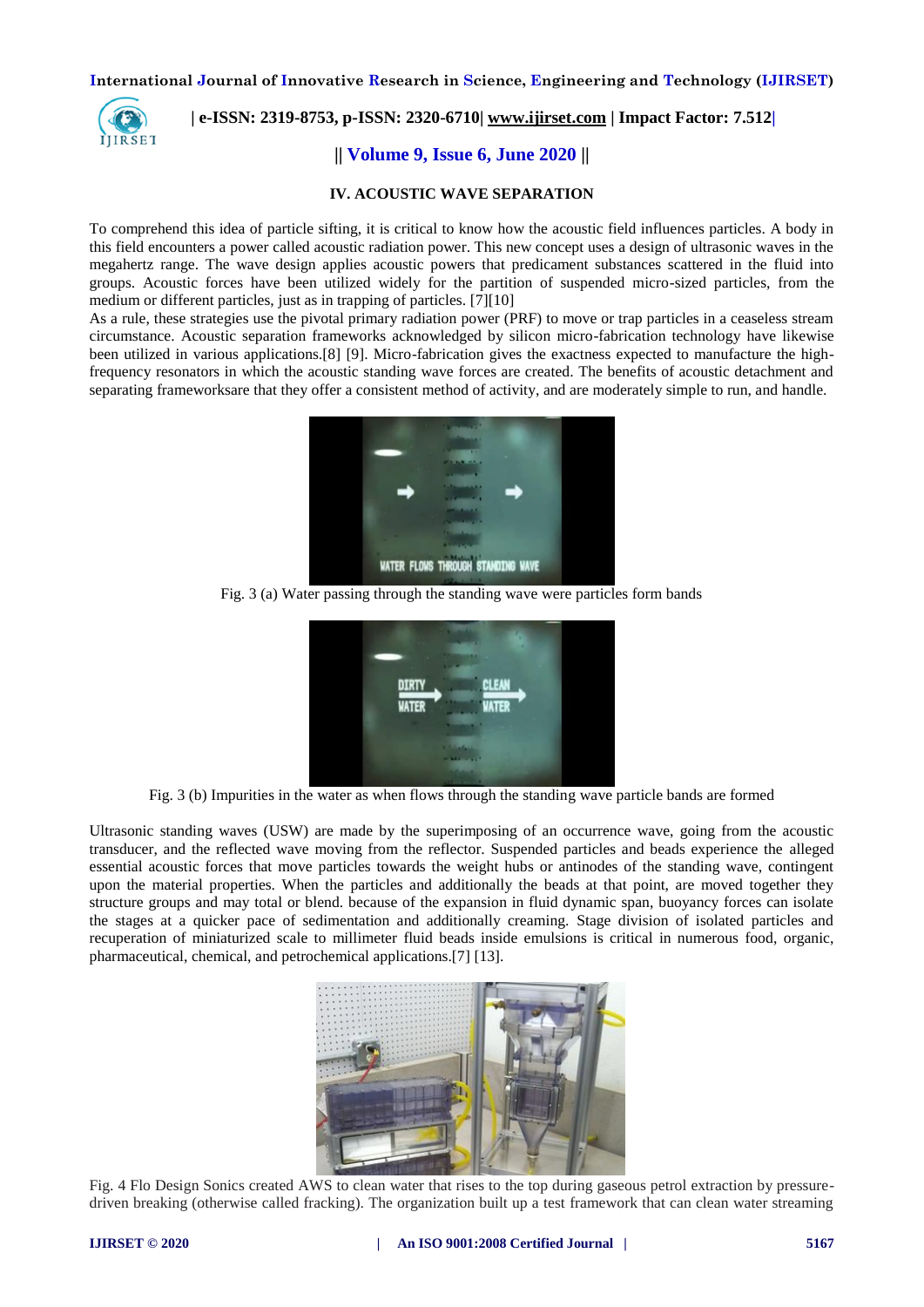

 **| e-ISSN: 2319-8753, p-ISSN: 2320-6710| [www.ijirset.com](http://www.ijirset.com/) | Impact Factor: 7.512|**

# **|| Volume 9, Issue 6, June 2020 ||**

at 1 gallon for each moment, which was utilized to assess the vigor of the framework's hardware. The test outcomes helped the organization scale the innovation for the 5-gallon-per-minute alpha framework model.

## **V. ISOLATING MICROMETER SIZED PARTICLES INTO MULTIPLE FRACTIONS IN A PERENNIAL OR CONTINUAL FLOW MODE**

The rectangular cross-area detachment channel has three deltas:

one molecule free medium bay, situated toward the start of the division channel, and

two sample gulfs, one at each side divider 1.5 mm down the channel.

Eleven outlets, of which 10 were pair astute associated, were situated toward the finish of the partition channel. This outlet setup empowered the extraction of molecule divisions.

The number of parts being used was characterized by blocking at least one outlet. The channel length was dictated by the ideal stream rate, the molecule blend utilized, and the utilized acoustic information power. These parameters were tuned with the end goal that the molecule size dispersion involved the full width of the channel when arriving at the stream splitter outlets. The furthest reaches of the info power is set by the lessening in the piezo earthenware actuator, causing overheating of the partition channel. The net force applied to the piezoelectric component ran from ∼0.5 to  $~2.0$  W, contingent upon the size of the particles, the ideal horizontal removal of a specific molecule type, and the procrastinating medium. The spatial situating of the actuator under the detachment channel was uncritical. This parathion procedure was driven by the pivotal acoustic PRF. The extent of the hub PRF following up on a molecule is controlled by the properties of the dawdling medium and the particles as the sufficiency and frequency of the standing wave. Fragments must be isolated from one another in the event that they vary in volume, thickness, compressibility, or a blend of these.[11]



fig. 5 (a) shows the Molecule size inclination framed in the division channel when the ultrasound is turned on. Every molecule portion exits through one of the three dynamic outlets. As found in the picture, the blue speck or tiny particles exit through the middle outlet.



fig. 5 (b) shows the finish of the detachment channel. At the point when the ultrasound is off.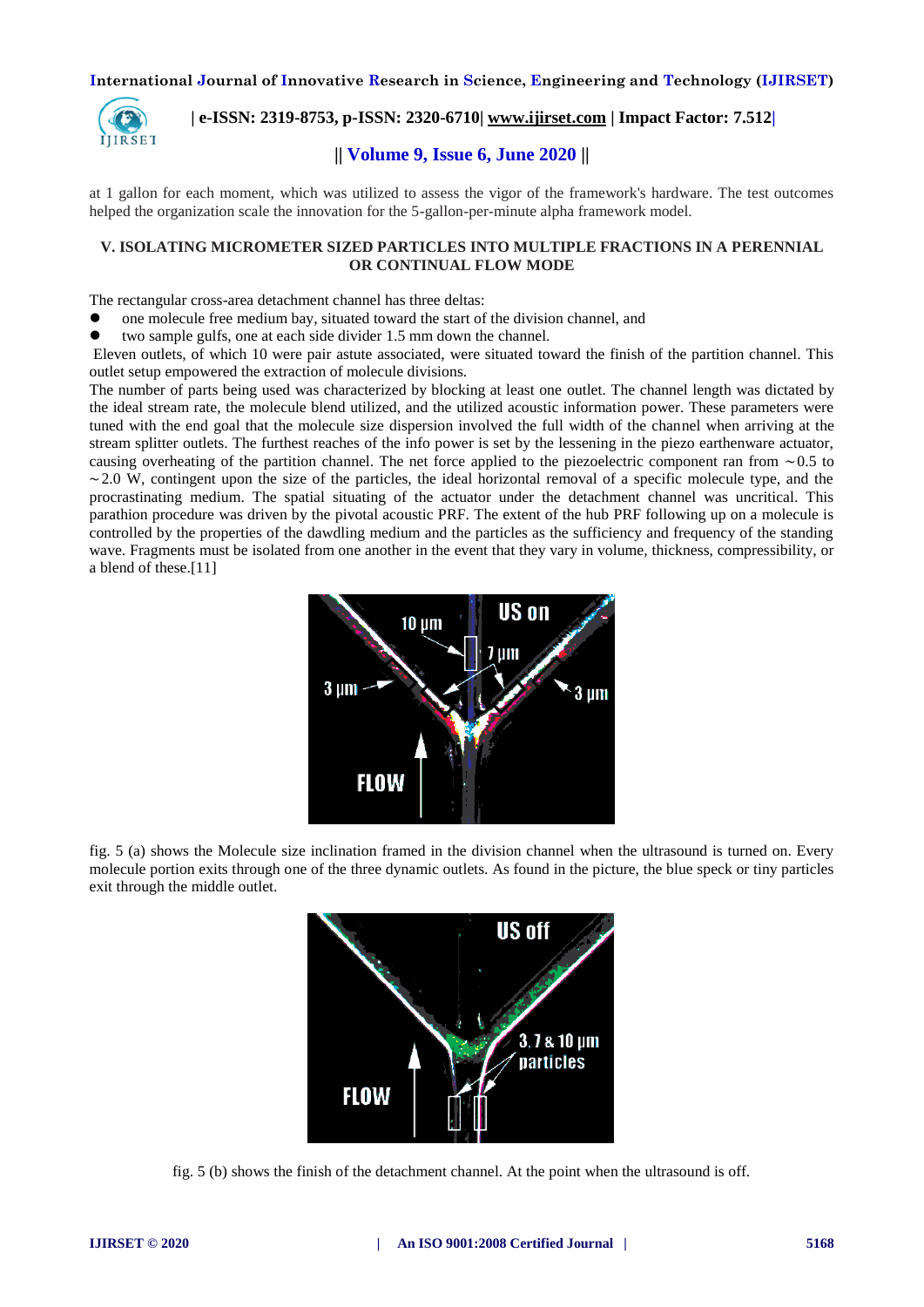

# **| e-ISSN: 2319-8753, p-ISSN: 2320-6710| [www.ijirset.com](http://www.ijirset.com/) | Impact Factor: 7.512|**

## **|| Volume 9, Issue 6, June 2020 ||**

### **VI. PARTITION OF ALGAE FROM WATER USING AN ACOUSTIC STANDING WAVE**

In an illustrative execution, microorganisms including micro-algae and bacterial spores were expelled from a streaming water stream. As an exhibition of the flow Subject issue, green growth of the halophilic Dunaliella Salina (comparative in size and thickness to numerous pathogenic life forms) were developed in a container loaded up with salt water and put under a develop light. The green growth are expelled from the container through cylinders that pass them into a stream channel and past an acoustic transducer. The stream chamber was even with the transducer on top confronting descending. This brought about a vertically arranged acoustic standing wave. Different transducers can be utilized. The acoustic transducer was associated with an enhancer which gets its sign from a capacity generator and works at around 15 V, for instance. When the liquid stream and the acoustic transducer were turned on, catching and grouping of microalgae and different particles began rapidly. The micro-algae or potentially particles were caught in the acoustic field against the liquid drag power by methods for the activity of the acoustic radiation force. The assortment of micro-algae or potentially particles proceeded after some time and in the end, commonly following a few minutes, enormous, pillar like assortments of micro-algae and additionally particles can be found in the locale between the transducer face and the resistance reflective wall. A run of the mill aftereffect of the acoustic catching of microalgae and additionally particles is around 3 to 5 minutes. [13]

our future development depends on seriousness and advancement, abilities, and profitability... what's more, these thusly depend on the instruction of our kin. Brains resemble parachutes; they work best when open. Those who initiate change will have a better opportunity to manage the change that is inevitable.

## **VII. ACOUSTOPHOROSIS FOR PURIFICATION OF PLATELETS**

In the current situation, we portray a creative acoustophoretic gadget committed to the separation of platelets from blood samples. The immaculateness, initiation status, and usefulness of platelets disengaged are to be determined further. Our goal is not to accomplish a productive division between red blood cells and platelets yet in addition to assess the effect of this new cell arranging innovation on the quality and usefulness of acoustically detached platelets. As far as we could possibly know, this is the primary investigation to research the capacity of acoustically separated platelets.

The trial gadget for executing the acoustophoresis procedure is made out of a

- polymethylmethacrylate (PMMA) channel,
- $\bullet$  piezoelectric ceramics,
- cooling framework
- Internal chamber.

The piezoelectric earthenware production utilized in the gadget, resound at  $2 \pm 0.2$  MHz and are constrained by an electric generator, forcing a sinusoidal voltage (input power 10.5 W) at the terminal of ceramics. A cooling complex is arranged against the piezoelectric artistic so as to expand heat scattering at high force. This unpredictable joins both dynamic and latent cooling frameworks. The dynamic cooling framework is made out of a Peltier component, a sort K thermocouple, a programmable voltage flexibly, and a proportional integral derivative (PID) control loop system. This framework permits the guideline of  $20 \pm 0.1$ °C even with the Peltier component in contact with piezoelectric earthenware production. The uninvolved cooling framework is made out of a heat sink and a fan so as to cool the hot side of the Peltier component. The stream rate in the channel is controlled at the bay and both parallel outlets utilizing peristaltic siphons and silicon tubing. The diluted entire blood is infused in the delta with a stream pace of 1.5 ml/min while two peristaltic siphons force a yield stream pace of 0.5 ml/min to each side outlet. These stream rates have been resolved to expand the stream and limit the red blood cell defilement in the sidelong outlets.[18]